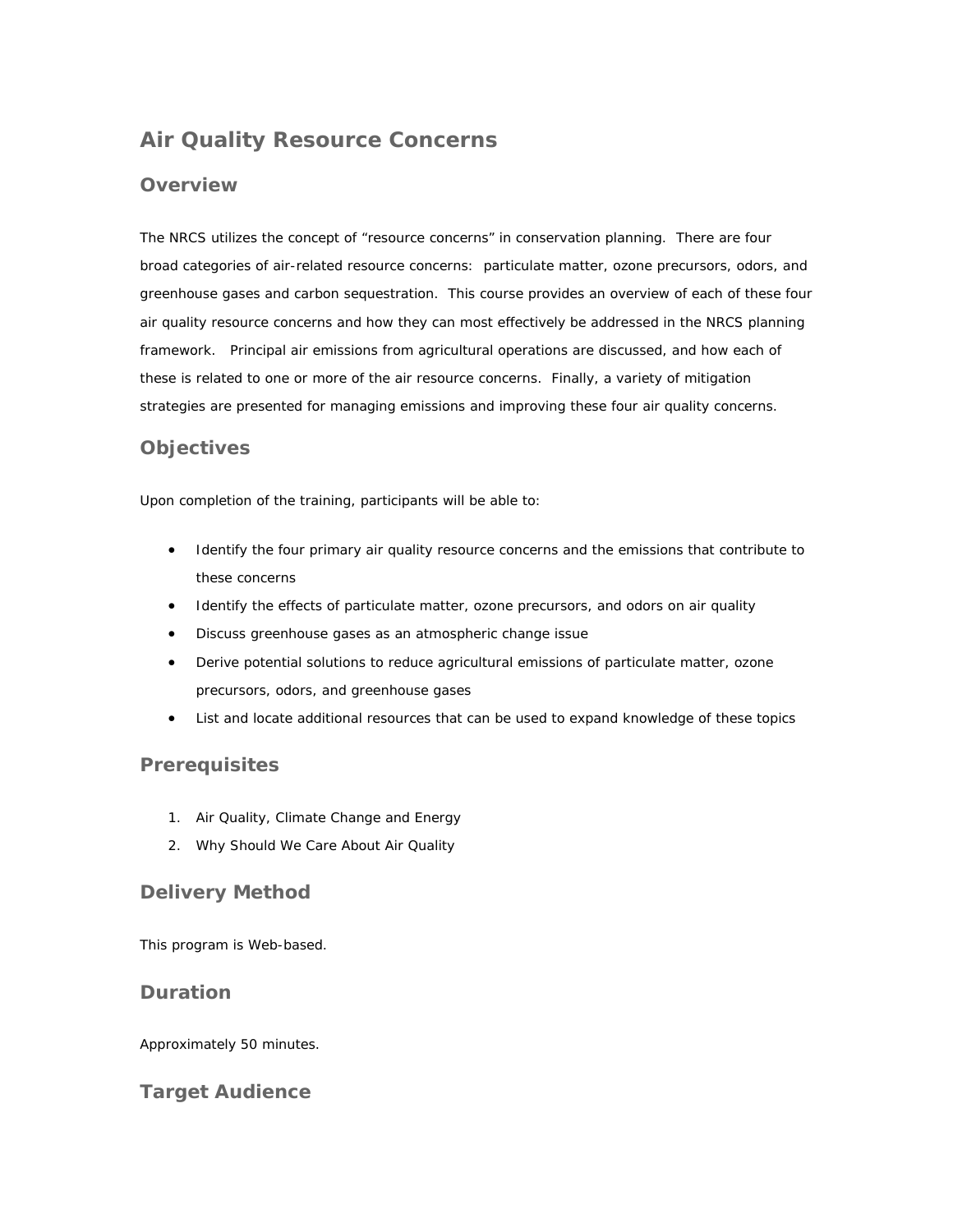The course is designed for all NRCS employees, but particularly for State Air Quality and Energy Contacts, conservation planners, partnership employees, and conservation technical assistance providers to assist them in integrating air quality into conservation planning and programs.

### **NEDC Contact**

#### [NEDC Webmaster.](mailto:sudha.sriparameswara@ftw.usda.gov)

## **Technical Contact**

Greg Johnson

## **Enrollment for Air Quality Resource Concerns**

Enrollment instructions are provided below. Be sure to select the appropriate link to ensure successful enrollment.

### **USDA Employees**

Proceed to the **[Aglearn](http://www.aglearn.usda.gov/)** to login using your USDA eAuthentication ID and password. This is the same as your WebTCAS ID and password.

Select **Catalog**, Select **Natural Resources Conservation Service** under **Subject Area Menu**, Choose the course name by selecting either the button **Launch content** or **Add to Learning Plan** to register and complete the course.

#### **District Employees with Aglearn account**

Proceed to the **[Aglearn](http://www.aglearn.usda.gov/)** to login using your USDA eAuthentication ID and password. This is the same logon ID and password used for the TechReg TSP application or profile. Select **Catalog**, Select **Natural Resources Conservation Service** under **Subject Area Menu**, Choose the course name by select the button **Launch content** or **Add to Learning Plan** to register and complete the course.

If you do not have an account. Specific instructions on securing a USDA user account and password are located at [getting started](http://forms.sc.egov.usda.gov/eforms/Help/whyregister.html). For further assistance contact the USDA state office in your state for assistance in obtaining an eAuthentication ID and password and AgLearn account.

### **Technical Service Providers**